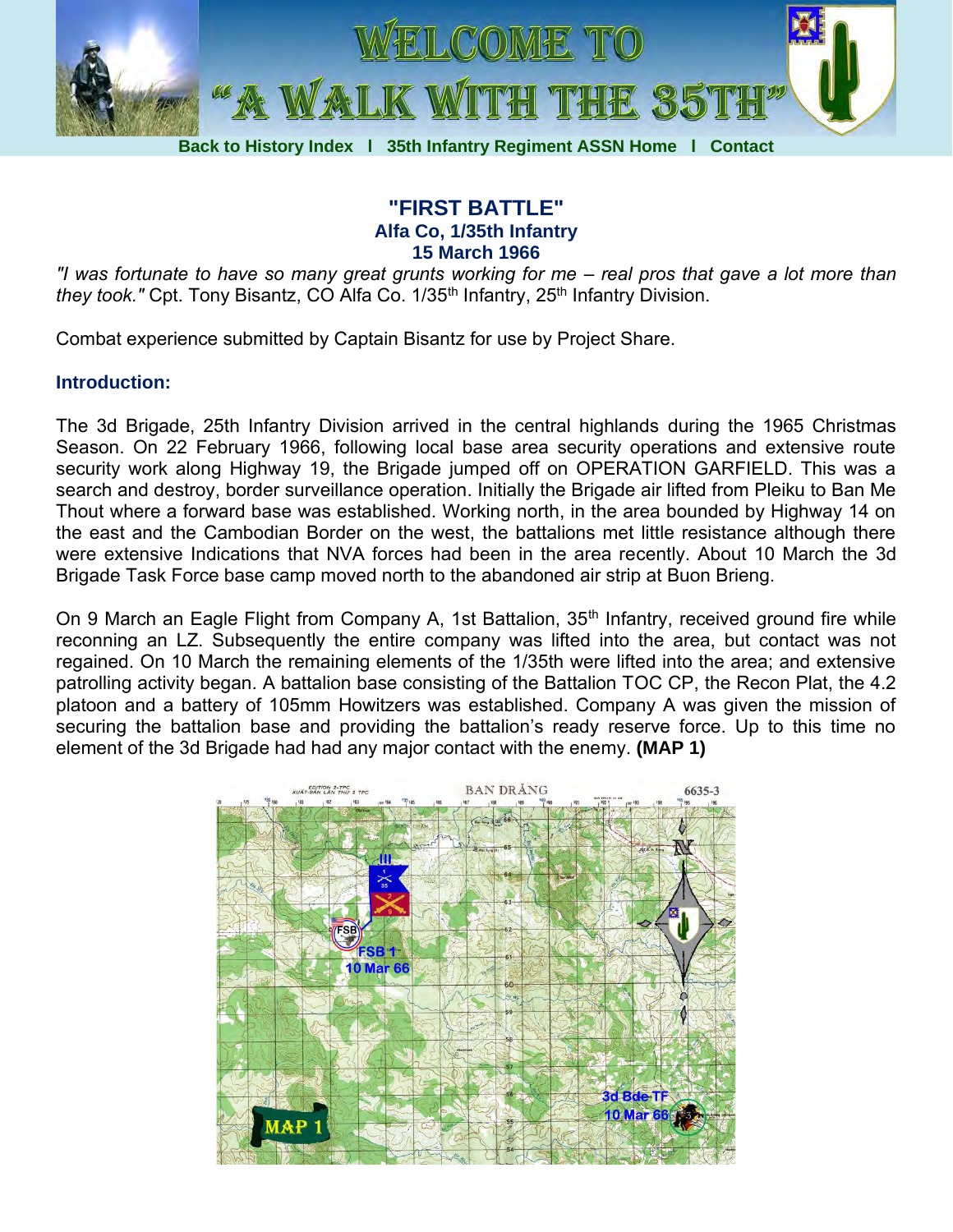## **Narrative:**



About EENT (Army acronym for as twilight ensued) on 14 March two reinforced squad size ambush patrols moved out of the perimeter and proceeded toward their previously reconned positions east and west of the Battalion CP along the trail complex adjacent to the EA WY. The patrol moving west had moved about 500 yards, halfway to their position, when the point man came face to face with an NVA patrol point man coming toward the battalion's position (1845h). Both men fired immediately and ducked for cover. The rest of the squad immediately came online, initiated assault fire, and moved forward against sporadic enemy fire. The squad leader, SSG R. C. Williams, prudently halted the squad when he came abreast of the point man. By this time all enemy fire had ceased, and it was completely

dark. On the orders from battalion, the squad returned to the perimeter and prepared to occupy their ambush positions later in the night. There had been no friendly casualties, and enemy casualties were unknown.

Extensive mortar H & I (Harassment and Interdiction) fires were initiated in the contact area and continued through the evening. At approximately 0100 hours the base was hit with a heavy enemy mortar barrage. An estimated 125 to 130 mortar rounds fell in a tight dispersion pattern in the western, unoccupied end of the LZ. Counter mortar fire was immediately started with unknown results. There were no friendly casualties, and the enemy fire came no nearer than 50 meters to friendly positions. H & I fire in the area were resumed with new intensity, and the 3d Platoon of Company A was alerted to prepare to move out on a combat patrol at first light. **(MAP 2)**



About 0600 hours the 3d Platoon reached the point of the previous night's contact and found many blood trails in the area. Moving on a little bit further they found approximately 18 rounds of 81mm and 82mm mortar ammunition. The mortar round canisters had been damaged by small arms and M-79 fire. They also found a document showing the attacks the unit had conducted in the past year. The captured ammunition and documents were returned to the base camp.

The platoon was directed to continue its patrol west along the trail complex adjacent to the stream. At about 0918h, the platoon discovered fortified positions which they destroyed. Once completed the platoon continued on their mission along the Ea Wy

River. **(MAP 3)**

By noon they had moved about 2500 meters and requested further instructions. At the same time, as the Platoon Leader, 2LT Pat Lenz, was receiving orders to return to battalion, the point man, SP4 Hood, came upon some WD-1 phone wire laid along the edge of the stream bed. He passed the word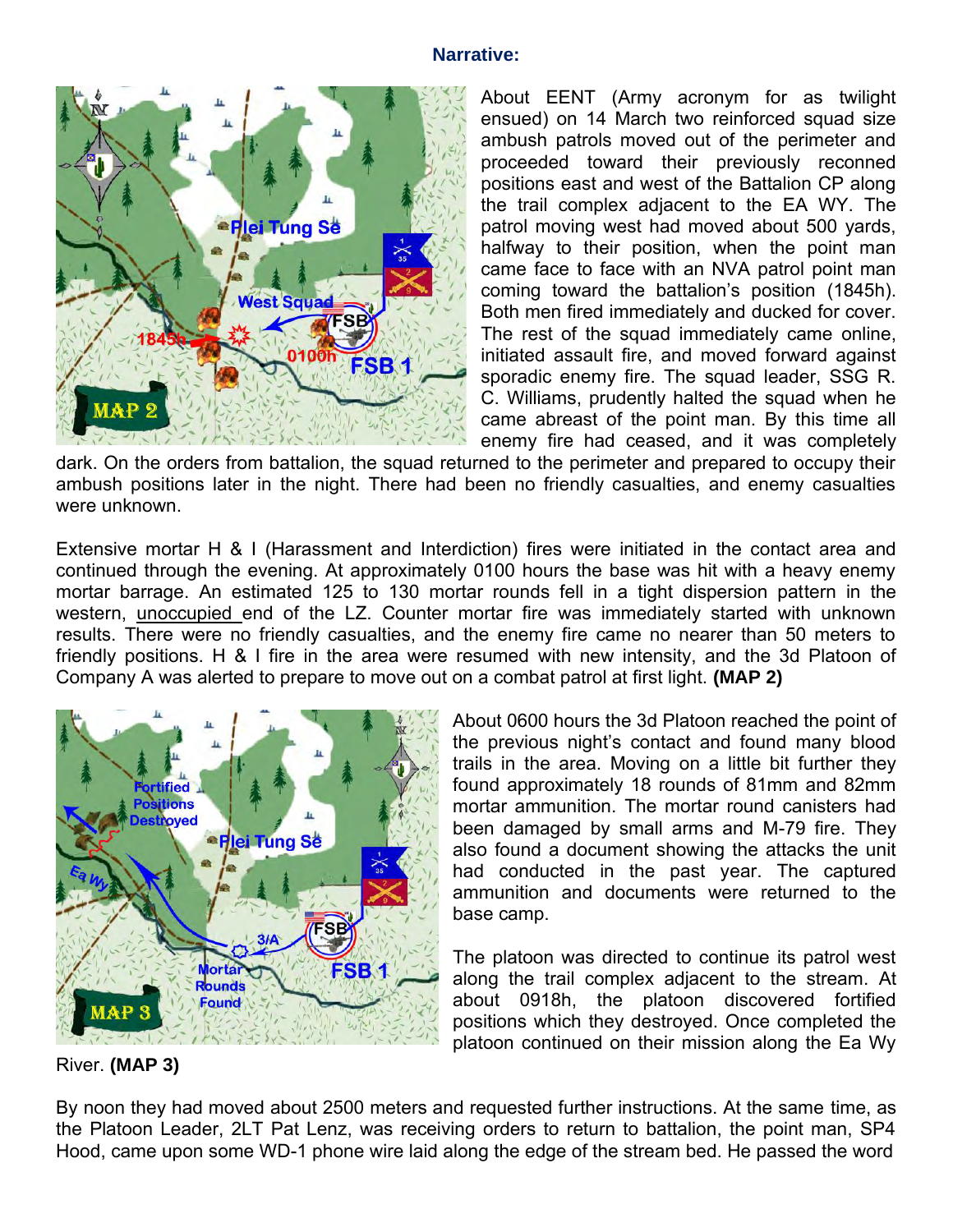back and cautiously moved forward. The platoon leader ordered his trail squad to move up on the left side of the platoon to cover the other bank of the stream. Almost simultaneously the point element of the platoon opened fire on a squad of NVA soldiers deploying to their front.

The platoon leader immediately sent his platoon SGT, PSG Jones, and an RTO to check a clearing on the platoon's right rear. He deployed his platoon on line and began to assault the enemy. The



volume of enemy fire increased greatly, and the platoon was almost immediately on the defensive. The platoon leader received a wound in the thigh, and several other men, including two squad leaders; SSG's Holbrook and Williams, were wounded and killed in the first few seconds. The enemy as initially believed to be company sized; later changed to a reinforced company or two companies. Realizing he was greatly outnumbered; the

platoon leader ordered a withdrawal toward the clearing at his right rear. **(MAP 4)**

Throughout this period radio, contact with the platoon leader's RTO had been sporadic at best, due to his location in the stream bed; however, the platoon's second RTO, who was with the platoon SGT, was able to relay messages between the platoon leader and company commander.

Once reorganized, the Platoon leader called for an artillery smoke round to mark his position. Although the jungle canopy was not extremely heavy, he was not able to spot two smoke rounds that were fired due to the heavy ground vegetation in the area.

At 1230h, a FAC from a sister battalion was orbiting the scene, and after some difficulty he was able to locate the platoon, mark its position with smoke and direct an air strike. A1Es were able to drop Napalm and employ 20mm cannon were within 50-75 meters of friendly forces and stopped the NVA assault just as it was about to overrun the platoon. This was the first of sixteen sorties flown in support of the American troops during the action. The Platoon leader, wounded himself, requested assistance and a resupply of ammunition at approximately 1240 hours.

At 1315h, the 1<sup>st</sup> Platoon was lifted into the LZ, along with the company commander, an artillery FO and the 4.2 Mortar Platoon FO. Upon their arrival, the enemy made a suicidal charge toward the LZ, inflicting many casualties, but at a great cost to themselves. The artillery FO was able to fill the gaps between air support missions with artillery fires.

2d Platoon, commanded by 2LT James Kelsey, was lifted in about 15 minutes behind the 1st Platoon. They immediately deployed to form half of a pincers against the enemy force which had retreated into prepared positions. As the fight progressed the Battalion S3 had gone airborne in an OH-23 to coordinate the troop lift and supporting artillery fire. The area south of the contact was kept sealed off with steady fire from two 105 batteries. At about 1500 hours Company B 1/35 was lifted into an LZ about 2 kilometers west of the contact area and ordered to sweep east in an attempt to catch the fleeing NVA forces. They were successful in killing two and capturing one.